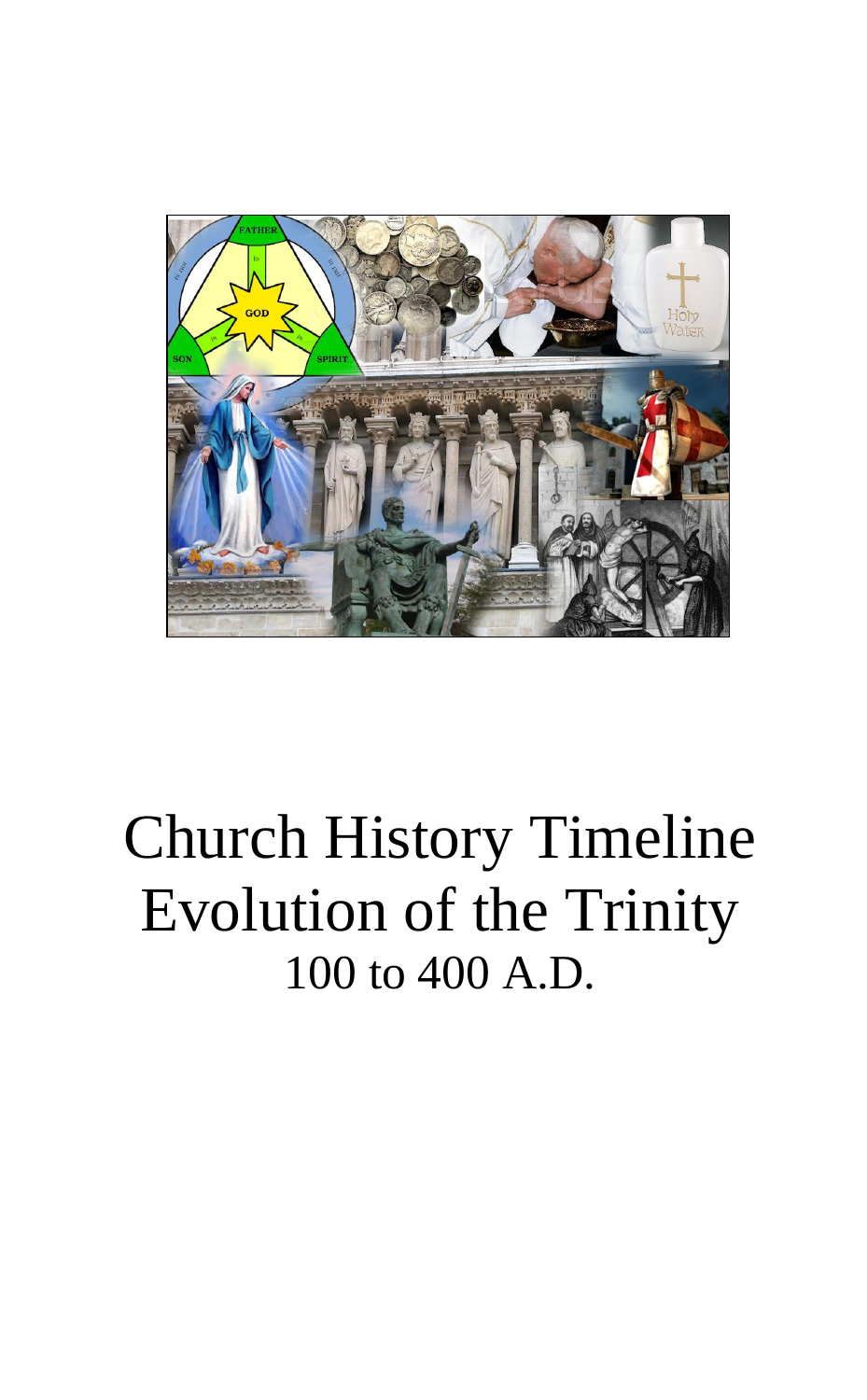## Church History Timeline Evolution of the Trinity

100 to 400 A.D. by Scott Lynn Last Revised September 2014 Copyright © 2012-2017 Scott Lynn

You have permission to print and/or distribute copies of this document freely. You do not have permission to print and sell copies of this document. Please contact me or contact Family Apostolic Church if you would like to order more printed copies or have any suggestions for revisions.

Scott Lynn (scott@familyapostolic.org) **Visit my website: www.FamilyApostolic.org**

## Welcome

I created this outline as part of a Church History class I have taught. I combined numerous notes and previous lessons to pack as much historical information as possible into one booklet. I've seen other outlines, but their bias left something to be desired. Some seem pro-Catholic and others seem pro-Protestant. I have never seen one that was pro-Scriptures. This outline doesn't take sides between Catholics and Protestants, but attempts to look at doctrinal developments and historical events purely from the stand point of God's word. It's likely impossible to totally remove bias, but that is my intention going-in. You can be the judge in determining how successful I have been.

I have (at times) included a few fun comments, possibly related Bible verses and trivia in the timeline. A couple have told me that these entries don't really add to the timeline but I prefer my version to a more sterile and soul-less document. These same Christians are often a source of longsuffering for me, so I intend to keep the fun stuff here as a form a minor and enjoyable revenge. I feel it would be petty and selfish to deny them the opportunity to be on the receiving end of a little longsuffering.

## **NOTE: This is actually a shorter version of my larger Church History Timeline. I am focusing here on the early years and development of the doctrine of the Trinity in the first few centuries. Quite a bit has been deleted to fit this in 12 pages.**

I have tried my best to be accurate and cautious in my research. If you find any errors, please contact me, I would love to know and correct them.

> In His Service, Scott Lynn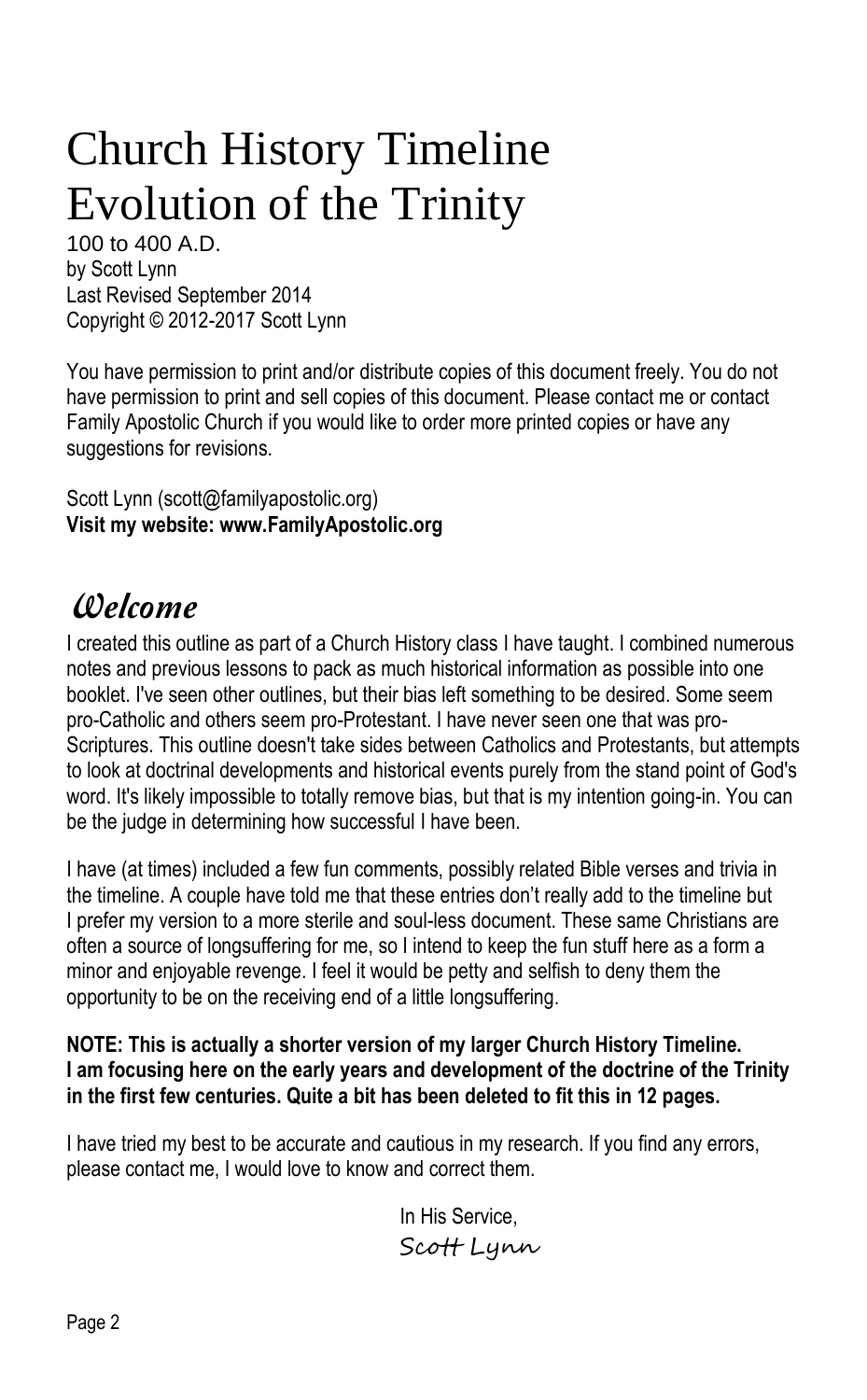## **~33 A.D. Christ dies on the cross**

## **70 A.D. Siege and Destruction of Jerusalem**

by Roman forces led by Titus (eventually Roman Emperor 79-81).

| 98 A.D. New Testament Completed<br>Matthew, Mark & Luke<br>Acts<br>Paul's Epistles<br>Revelation<br>Gospel of John                                                                                                                                                         | 41-65 A.D.<br>62 A.D.<br>50-65 A.D.<br>96 A.D.<br>98 A.D. | 2nd Timothy 3:16-17 KJV<br>All scripture is given by inspiration<br>of God, and is profitable for doctrine,<br>for reproof, for correction, for<br>instruction in righteousness:<br><sup>17</sup> That the man of God may be<br>perfect, thoroughly furnished<br>unto all good works. |
|----------------------------------------------------------------------------------------------------------------------------------------------------------------------------------------------------------------------------------------------------------------------------|-----------------------------------------------------------|---------------------------------------------------------------------------------------------------------------------------------------------------------------------------------------------------------------------------------------------------------------------------------------|
| 90-140 A.D. Early leaders use language similar<br>to scripture to describe the incarnation.                                                                                                                                                                                |                                                           | 2 <sup>nd</sup> Corinthians 5:19 KJV<br>God was in Christ, reconciling the<br>world unto himself                                                                                                                                                                                      |
| Clement, bishop of Rome: "Jesus Christ is the<br>Sceptre of the Majesty of God." " attending to<br>[God's] words, you were inwardly filled with the<br>doctrine, and His sufferings were before your<br>eyes."                                                             |                                                           |                                                                                                                                                                                                                                                                                       |
|                                                                                                                                                                                                                                                                            |                                                           | <b>Colossians 1:15 KJV</b><br>Who is the image of the invisible<br>God, the firstborn of every creature.                                                                                                                                                                              |
| Ignatius, bishop of Antioch: "We have<br>received the knowledge of God, which is<br>Jesus Christ. "                                                                                                                                                                        |                                                           | <b>John 20:28 KJV</b><br>And Thomas answered and said<br>unto him, 'My LORD and my God.'                                                                                                                                                                                              |
| "Our God, Jesus Christ, was according to the<br>appointment of God, conceived in the womb<br>of Mary"                                                                                                                                                                      |                                                           |                                                                                                                                                                                                                                                                                       |
| 130-180 A.D. Greek Apologists influence church<br>teachings with their philosophy. Believing<br>that the supreme perfect God could not descend<br>to corrupt earth, Justin Martyr believed God<br>must have sent another being, the Logos, which<br>he called another God. |                                                           | 1 <sup>st</sup> Timothy 2:5 KJV<br>For there is one God, and one<br>mediator between God and men, the<br>man Christ Jesus.                                                                                                                                                            |
|                                                                                                                                                                                                                                                                            |                                                           | Deuteronomy 6:4 KJV<br>Hear, O Israel:<br>The Lord our God is one Lord.                                                                                                                                                                                                               |
| Justin Martyr also taught that, just as Jesus was<br>the second Adam, Mary was the second Eve, in<br>that her obedience and submission to the angel<br>is in contrast to the rebellion of Eve in the<br>garden.                                                            |                                                           |                                                                                                                                                                                                                                                                                       |
|                                                                                                                                                                                                                                                                            |                                                           | John 1:1 Literal<br>In the beginning was the Word, and<br>the Word was with God, and God<br>was the Word.                                                                                                                                                                             |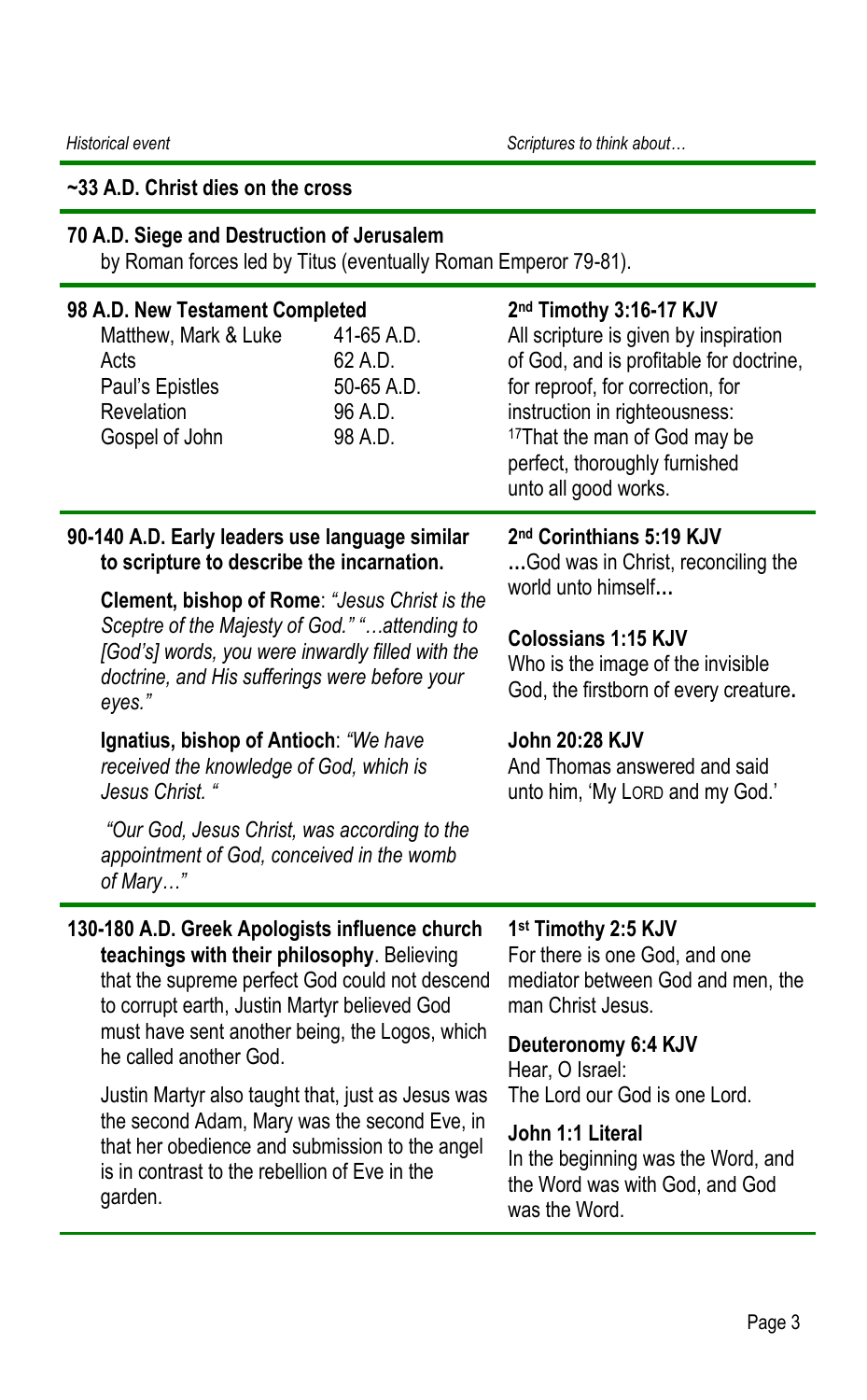## **~160 A.D. Justin's Dialogue with Trypho**:

*"There is … another God and Lord subject to the Maker of all things; who is also called an Angel, because He announces to men whatsoever the Maker of all things – above whom there is no God – wishes to announce to them… He who is said to have appeared to Abraham, and to Jacob, and to Moses, and who is called God, is distinct from Him who made all things – numerically, I mean, not distinct in will."*

## **Exodus 20:2-3 KJV**

I am the Lord thy God, which have brought thee out of the land of Egypt, out of the house of bondage. <sup>3</sup>Thou shalt have no other gods before me.

## **Isaiah 9:6 KJV**

For unto us a child is born, unto us a son is given: and the government shall be upon his shoulder: and his name shall be called Wonderful, Counselor, The mighty God, The everlasting Father, The Prince of Peace.

## **Isaiah 43:10 KJV**

…understand that I am he: before me there was no God formed, neither shall there be after me.

## **Isaiah 44:6 KJV**

Thus saith the Lord the King of Israel, and his redeemer the Lord of hosts; I am the first, and I am the last; and beside me there is no God.

## **Greek Worldview of God and the Logos**

The Logos, to the Greeks, was the plan of God, representing the pattern of perfect things in the Heavens. The supreme and perfect creator could not descend to our

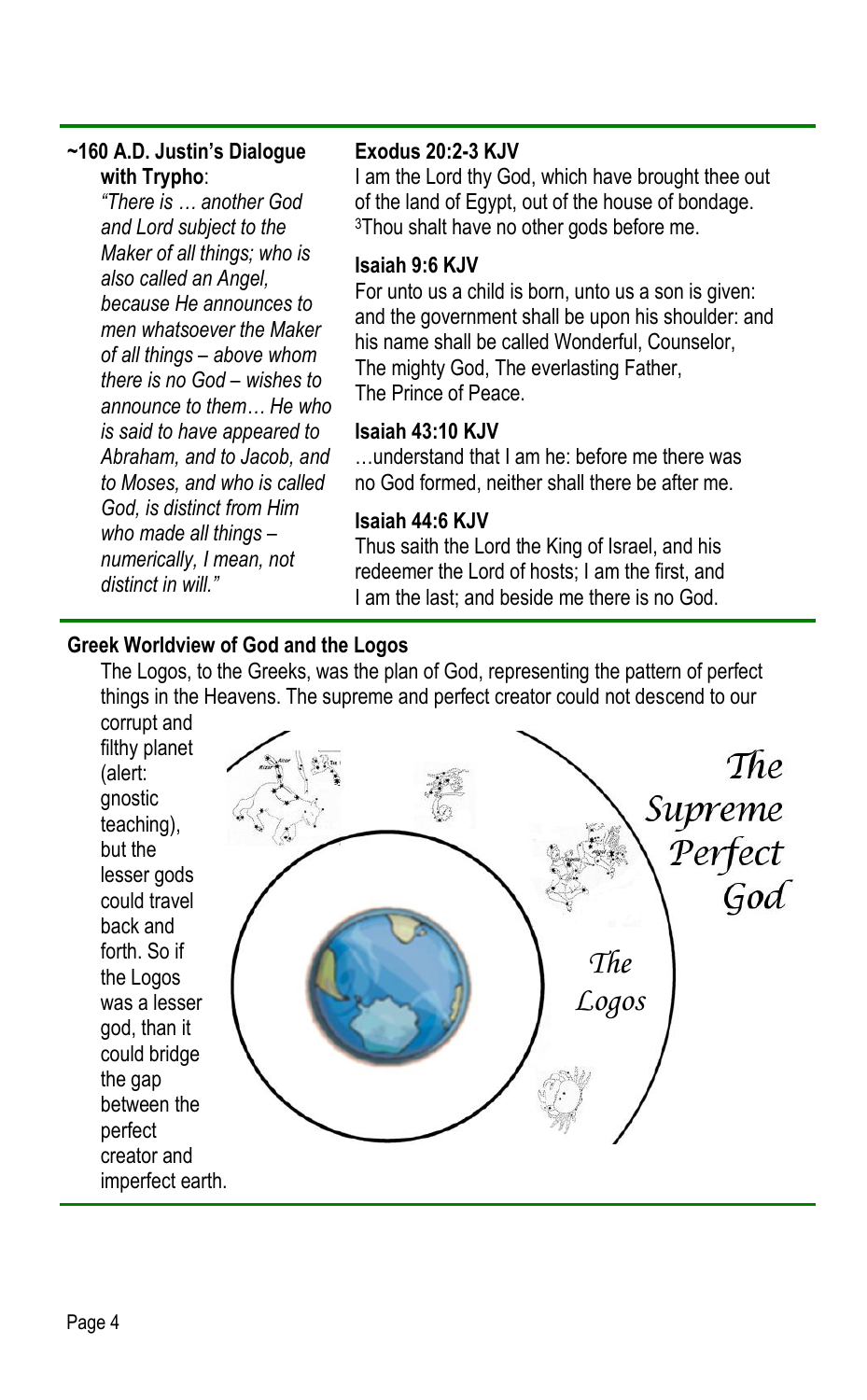**170 to 325 A.D. The Old Catholic Age**: Several generations after the Apostles, the original Apostolic doctrine was still common and even dominant throughout the churches. Changes in doctrine were introduced by North African church leaders and rejected by most churches but led to the later acceptance of the Trinity during the church councils.

Oneness belief was still the majority belief of this time. Tertullian described Oneness understanding as *"the majority of believers"* and Origen described Oneness believers as *"the great multitude of those who are counted believers"*.

Tertullian was the first to claim God is a Trinity of three persons with the Son subordinate to the Father. Origen was the first to teach they are co-equal.

| ~213 A.D. Tertullian in Against Praxeas:<br>"The Father is the entire substance, but the Son<br>is a derivation and portion of the whole." The<br>Son is merely "a portion of the whole Godhead."<br>Tertullian was kicked out of the church<br>for his teachings. Many years later, he was<br>sainted back into the church.<br>"In not a few areas of theology, Tertullian's<br>views are, of course, completely unacceptable.<br>Thus, for example, his teaching on the Trinity<br>reveals a subordination of Son to Father that in<br>the later crass form of Arianism the Church<br>rejected as heretical."<br>- New Catholic Encyclopedia | <b>Colossians 2:8-9 KJV</b><br>Beware lest any man spoil you<br>through philosophy and vain deceit,<br>after the tradition of men, after the<br>rudiments of the world, and not after<br>Christ. <sup>9</sup> For in him dwelleth all the<br>fullness of the Godhead bodily.<br><b>John 8:58 KJV</b><br>Jesus said unto them, Verily, verily, I<br>say unto you, Before Abraham was, I<br>am.<br>Hebrews 1:3 KJV<br>Who [the Son] being the brightness<br>of his glory, and the express image<br>of his [God's] person. |
|------------------------------------------------------------------------------------------------------------------------------------------------------------------------------------------------------------------------------------------------------------------------------------------------------------------------------------------------------------------------------------------------------------------------------------------------------------------------------------------------------------------------------------------------------------------------------------------------------------------------------------------------|-------------------------------------------------------------------------------------------------------------------------------------------------------------------------------------------------------------------------------------------------------------------------------------------------------------------------------------------------------------------------------------------------------------------------------------------------------------------------------------------------------------------------|
| ~230 A.D. On the Principles by Origen<br>First to teach the Son was eternal and co-equal<br>with the Father and the Holy Spirit. "nothing in<br>the Trinity can be called greater or less."                                                                                                                                                                                                                                                                                                                                                                                                                                                    | <b>John 14:28 KJV</b><br>Ye have heard how I said unto you, I<br>go away, and come again unto you.<br>If ye loved me, ye would rejoice,<br>because I said, I go unto the Father:                                                                                                                                                                                                                                                                                                                                        |
| Origen had many strange beliefs include<br>Satan's ultimate salvation. He also castrated<br>himself based on Matthew 19:12. This is<br>somewhat ironic, as Origen was famous for                                                                                                                                                                                                                                                                                                                                                                                                                                                               | for my Father is greater than I.<br>Matthew 19:12 KJV<br>ورموط وامتطرون المطمور ومرواها والمسموط الممرم                                                                                                                                                                                                                                                                                                                                                                                                                 |

He was kicked out the church for his beliefs.

allegorizing scripture, but he decided to take

this verse literally.

…and there be eunuchs, which have made themselves eunuchs for the kingdom of heaven's sake. He that is able to receive it, let him receive it.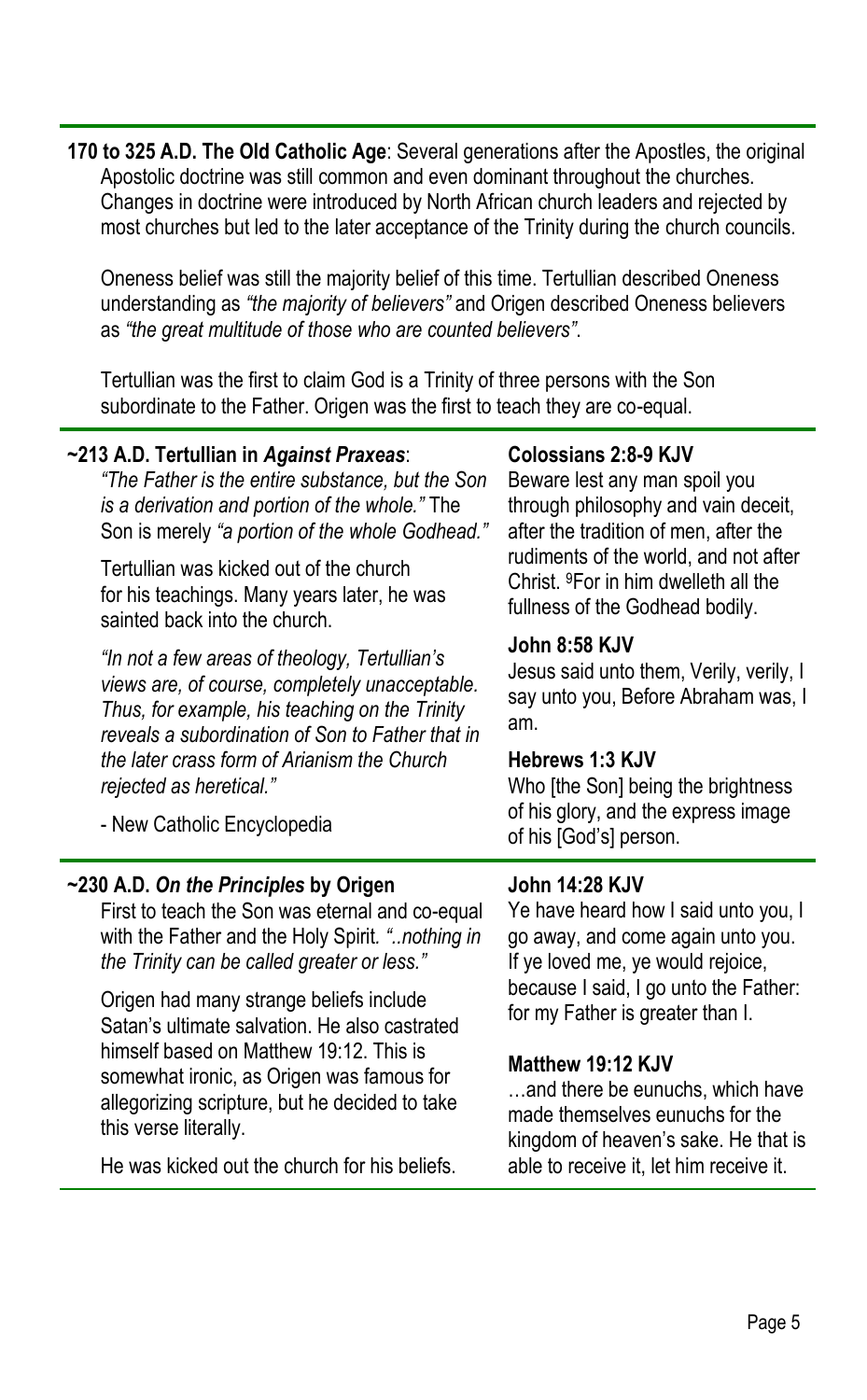| 323 A.D. Christianity becomes official religion                                                                                                                                                                                                                                                                                                                                              | Proverbs 29:2 KJV                                                                                                                                                                                                                                                                                                                                                                                                                         |
|----------------------------------------------------------------------------------------------------------------------------------------------------------------------------------------------------------------------------------------------------------------------------------------------------------------------------------------------------------------------------------------------|-------------------------------------------------------------------------------------------------------------------------------------------------------------------------------------------------------------------------------------------------------------------------------------------------------------------------------------------------------------------------------------------------------------------------------------------|
| of the Roman Empire when Emperor                                                                                                                                                                                                                                                                                                                                                             | When the righteous are in authority,                                                                                                                                                                                                                                                                                                                                                                                                      |
| <b>Constantine converts to Christianity.</b>                                                                                                                                                                                                                                                                                                                                                 | the people rejoice: but when the                                                                                                                                                                                                                                                                                                                                                                                                          |
| Constantine takes over the church while                                                                                                                                                                                                                                                                                                                                                      | wicked beareth rule, the people                                                                                                                                                                                                                                                                                                                                                                                                           |
| continuing a life of sin.                                                                                                                                                                                                                                                                                                                                                                    | mourn.                                                                                                                                                                                                                                                                                                                                                                                                                                    |
| 325 A.D. Council of Nicea I<br>Ordered by Emperor Constantine to end<br>controversy in the church. Had nothing directly<br>to do with Oneness and Trinity. The council<br>rejected Arianism, the belief that the Son was<br>not God, but something different.                                                                                                                                | Matthew 16:13 KJV<br>When Jesus came into the coasts of<br>Caesarea Philippi, he asked his<br>disciples, saying, Whom do men say<br>that I the Son of man am?                                                                                                                                                                                                                                                                             |
| 366-384 A.D. Damasus 1 <sup>st</sup> rules as Pope.<br>His supporters attacked and killed the<br>supporters of his rival for the office.<br>Accusations of adultery, infidelity and murder<br>tarnish his reign. Encouraged the veneration<br>(worship) of martyrs. Damasus was nicknamed<br>the "Lady's Ear Scratcher".<br>Commissioned Jerome to begin work on the<br>Vulgate Translation. | 1 <sup>st</sup> Timothy 3:1-2,7 KJV<br>This is a true saying, if a man desire<br>the office of a bishop, he desireth a<br>good work. <sup>2</sup> A bishop then must be<br>blameless, the husband of one wife,<br>vigilant, sober, of good behavior,<br>given to hospitality, apt to teach<br><sup>7</sup> Moreover he must have a good<br>report of them which are without; lest<br>he fall into reproach and the snare of<br>the devil. |
| 381 A.D. Council of Constantinople I                                                                                                                                                                                                                                                                                                                                                         | <b>Galatians 4:4 KJV</b>                                                                                                                                                                                                                                                                                                                                                                                                                  |
| First council to affirm the son as eternally                                                                                                                                                                                                                                                                                                                                                 | But when the fullness of the time                                                                                                                                                                                                                                                                                                                                                                                                         |
| begotten of the father. Historically the first                                                                                                                                                                                                                                                                                                                                               | was come, God sent forth his Son,                                                                                                                                                                                                                                                                                                                                                                                                         |
| council to affirm the basic tenets of the                                                                                                                                                                                                                                                                                                                                                    | made of a woman, made under the                                                                                                                                                                                                                                                                                                                                                                                                           |
| Trinity.                                                                                                                                                                                                                                                                                                                                                                                     | law                                                                                                                                                                                                                                                                                                                                                                                                                                       |
| "We believe in one God, the Father, the                                                                                                                                                                                                                                                                                                                                                      | <b>Luke 1:35 KJV</b>                                                                                                                                                                                                                                                                                                                                                                                                                      |
| Almighty, maker of heaven and earth, of all that                                                                                                                                                                                                                                                                                                                                             | And the angel answered and said                                                                                                                                                                                                                                                                                                                                                                                                           |
| is, seen and unseen. And in one Lord, Jesus                                                                                                                                                                                                                                                                                                                                                  | unto her, The Holy Ghost shall come                                                                                                                                                                                                                                                                                                                                                                                                       |
| Christ, the only-begotten Son of God, eternally                                                                                                                                                                                                                                                                                                                                              | upon thee, and the power of the                                                                                                                                                                                                                                                                                                                                                                                                           |
| begotten of the Father, Light from Light, true                                                                                                                                                                                                                                                                                                                                               | Highest shall overshadow thee:                                                                                                                                                                                                                                                                                                                                                                                                            |
| God from true God, begotten, not made, of one                                                                                                                                                                                                                                                                                                                                                | therefore also that holy thing which                                                                                                                                                                                                                                                                                                                                                                                                      |
| being with the Father. Through him all things                                                                                                                                                                                                                                                                                                                                                | shall be born of thee shall be called                                                                                                                                                                                                                                                                                                                                                                                                     |
| were made"                                                                                                                                                                                                                                                                                                                                                                                   | the Son of God.                                                                                                                                                                                                                                                                                                                                                                                                                           |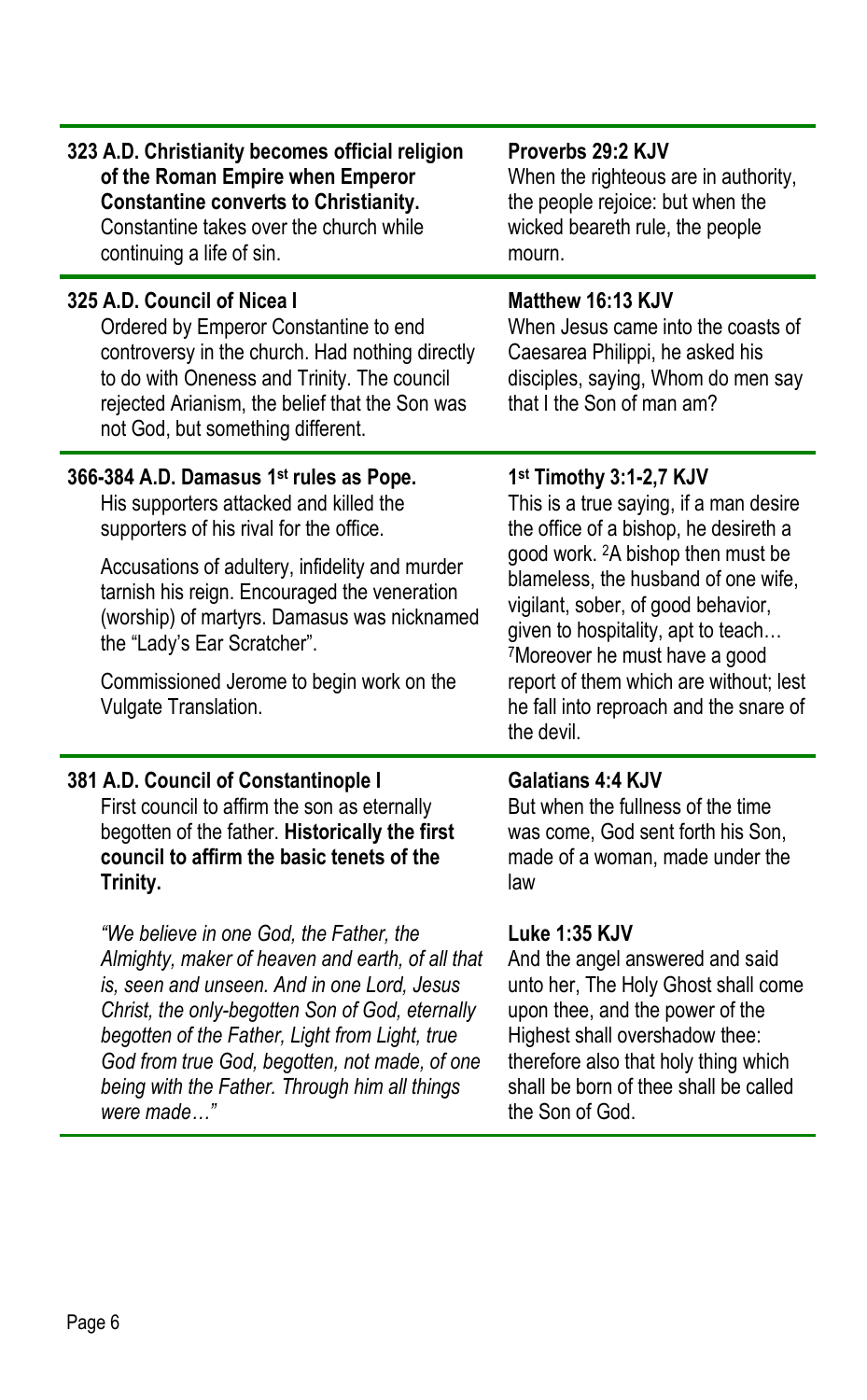## **Some compelling quotes about the Trinity**

It should surprise no one that a church history pamphlet created by an Apostolic author would be biased against the Trinity. Although I am trying to be objective, I clearly see the Trinity as a 4<sup>th</sup> century doctrine borrowed and refined from Greek philosophy. I see it as clearly extra-Biblical and foreign to the language and wording of the scriptures. I'm not the only one; you will find quotes below representing a broad cross-section of scholarship that agree with my position. I don't believe any of these are statements by Apostolic authors, yet any Trinitarian would be hard-pressed to explain these quotes. If you happen to find this pamphlet and feel there is a reasonable counter-argument, I would love it if you would email me your thoughts (scott@onlinesolutions.com).

*"Fourth Century Trinitarianism did not reflect accurately early Christian teaching regarding the nature of God; it was, on the contrary, a deviation from this teaching."* **Encyclopedia Americana**

*"Theologians today are in agreement that the Hebrew Bible does not contain a doctrine of the Trinity… Theologians agree that the New Testament also does not contain an explicit doctrine of the Trinity."* **Encyclopedia of Religion**

*"Neither the word Trinity nor the explicit doctrine appears in the New Testament, nor did Jesus and his followers intend to contradict the Shema in the Hebrew Scriptures: Hear, O Israel: The Lord our God is one Lord (Deuteronomy 6:4)."* **Encyclopedia Britannica**

*"To Jesus and Paul the doctrine of the trinity was apparently unknown… they say nothing about it."* **Edward Hopkins** Yale Professor

*"[many historians believe that the Trinity] is a corruption borrowed from the heathen religions, and ingrafted on the Christian faith."*

## **Dictionary of Religious Knowledge**

*"At first the Christian Faith was not Trinitarian… It was not so in the Apostolic and sub-Apostolic ages, as reflected in the New Testament and other early Christian writings."*

## **Encyclopedia of Religion And Ethics**

*"…There is no evidence that any sacred writer even suspected the existence of a Trinity within the Godhead… Even to see in the Old Testament suggestions or foreshadowings or 'veiled signs' of the trinity of persons, is to go beyond the words and intent of the sacred writers… The New Testament writers… give us no formal or formulated doctrine of the Trinity, no explicit teaching that in one God there are three co-equal divine persons… Nowhere do we find any rinitarian doctrine of three distinct subjects of divine life and activity in the same Godhead."* **Edmund Fortman, Jesuit** Author of *The Triune God*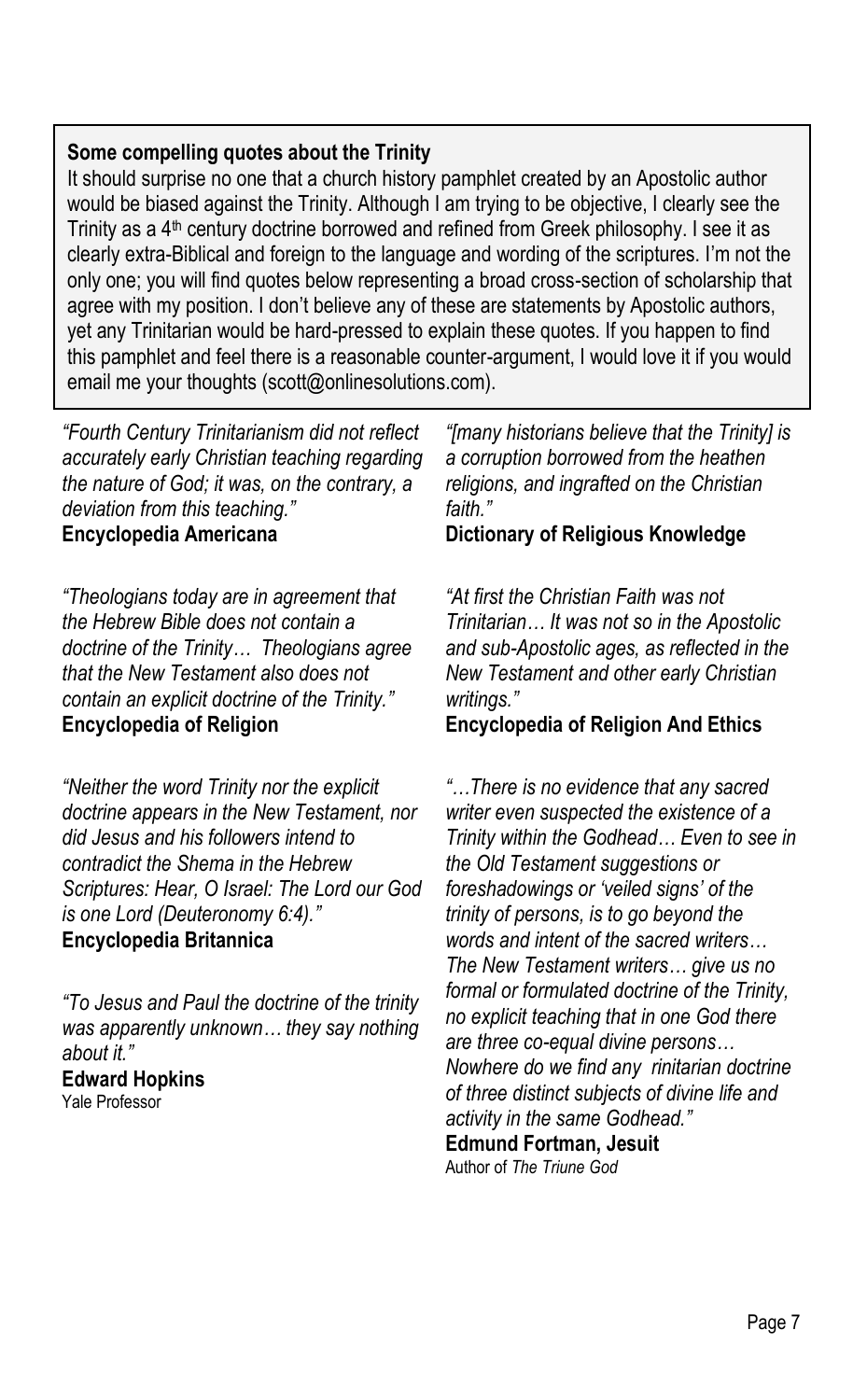*"If Paganism was conquered by Christianity, it is equally true that Christianity was corrupted by Paganism. The pure Deism of the first Christians… was changed, by the Church of Rome, into the incomprehensible dogma of the trinity. Many of the pagan tenets, invented by the Egyptians and idealized by Plato, were retained as being worthy of belief."*

## **Edward Gibbons**

*History of Christianity*

*"[Church doctrine became] firmly rooted in the soil of Hellenism [pagan Greek thought]. Thereby it became a mystery to the great majority of Christians."* **Adolf Harnack**

Author of *History of Dogma*

*"The Old Testament is strictly monotheistic. God is a single personal being. The idea that a trinity is to be found there… is utterly without foundation… The Christian dogma did not start from a polytheistic or pantheistic ground, but from Jewish monotheism; but the development from one God to a trinity was just as completely a historical evolution as any other."*

#### **L. L. Paine**

Professor of Ecclesiastical History *The Ethnic Trinities*, page 219

*"The word Trinity is not found in the Bible… It did not find a place formally in the theology of the church till the 4th century."* **Illustrated Bible Dictionary**

*"The Platonic Trinity, itself merely a rearrangement of older trinities dating back to earlier peoples, appears to be the rational philosophic trinity attributes that gave birth to the three hypostases or divine persons taught by the Christian Churches…. Thus Greek philosophers conception of the divine trinity … can be found in all the ancient pagan religions."* **French New Universal Dictionary**

*"The doctrine of the Trinity … must be interpreted in a manner that would be consistent with this a priori definition of the deity of God (One essence, three persons). Neoplatonic elements were unmistakably present in this definition."*

#### **Jaroslav Pelikan**

*The Emergence of the Catholic Tradition*

*"Jesus Christ never mentioned such a phenomenon, and nowhere in the New Testament does the word 'Trinity' appear. The idea was only adopted by the Church three hundred years after the death of our Lord."*

#### **Arthur Weigall**

Author of *The Paganism in Our Christianity*

*"The New Testament does not contain the developed doctrine of the Trinity… Primitive Christianity did not have an explicit doctrine of the Trinity such as was subsequently elaborated in the creeds."* **New International Dictionary of New Testament Theology**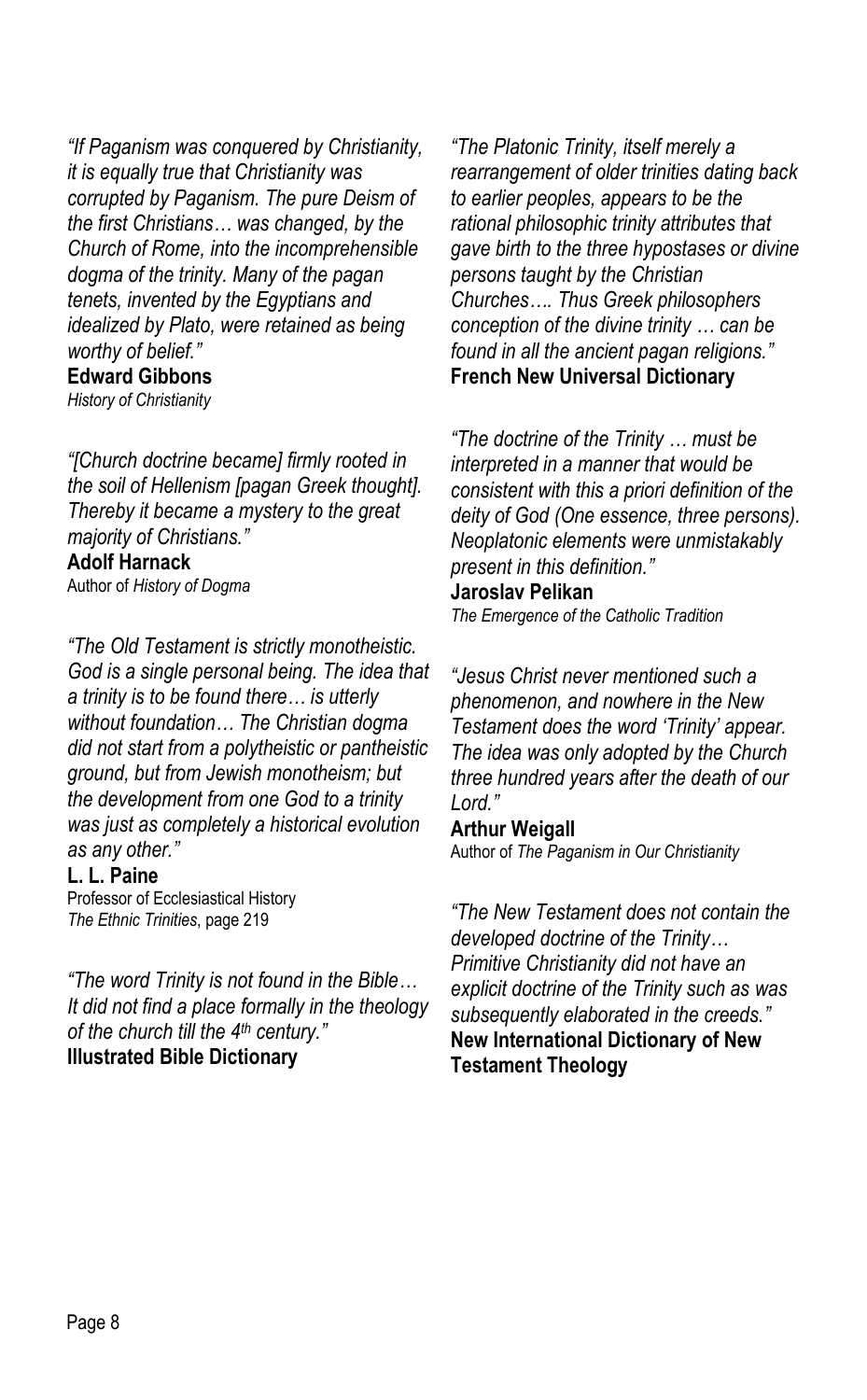*"The doctrine of the Trinity was of gradual and comparatively late formation… it had its origin in a source entirely foreign from that of the Jewish and Christian Scriptures; …it grew up, and was ingrafted on Christianity, through the hands of the Platonizing Fathers… The Platonizing Fathers were the Greek Philosophers that became Christian but continued to follow the teachings of Plato. These Philosophers mixed Christians Ideas with Pagan Greek Philosophy to formulate the concept of a three person Godhead. The apostle Paul warned the Greek Colossian city, 'Beware lest any man cheat you through philosophy and vain deceit. . .(Colossians 2:8)' What kind of philosophy was Paul warning about? Since Paul was addressing a Greek city, he must have been warning about the entrance of Greek Philosophical Thought. The Platonic Fathers also known as Greek Apologists were the first to introduce Pagan Trinitarian Thought into Christianity."*

## **Alvan Lamson, D. D.**

*The Church of the First Three Centuries*

*"The doctrine of the Logos and the Trinity received their shape from Greek Fathers, who… were much influenced, directly or indirectly, by the Platonic philosophy … That errors and corruptions crept into the Church from this source can not be denied."*

## **New Schaff-Herzog Encyclopedia of Religious Knowledge**

*"We can trace the history of this doctrine, and discover its source, not in the Christian revelation, but in the Platonic philosophy … The Trinity is not a doctrine of Christ and his Apostles, but a fiction of the school of the later Platonists."*

#### **Andrew Norton**

*A Statement of Reasons*

*"The doctrine of the Holy Trinity is not taught in the Old Testament… [it] is not directly and immediately the word of God."*

*"The formulation 'one god in three Persons' was not solidly established, certainly not fully assimilated into Christian life and its profession of faith, prior to the end of the 4th century… Among the Apostolic Fathers, there had been nothing even remotely approaching such a mentality or perspective."*

*"From the middle of the 4th century onward, however, Christian thought was strongly influenced by Neo-platonic philosophy and mysticism."* **New Catholic Encyclopedia** (v10, p335)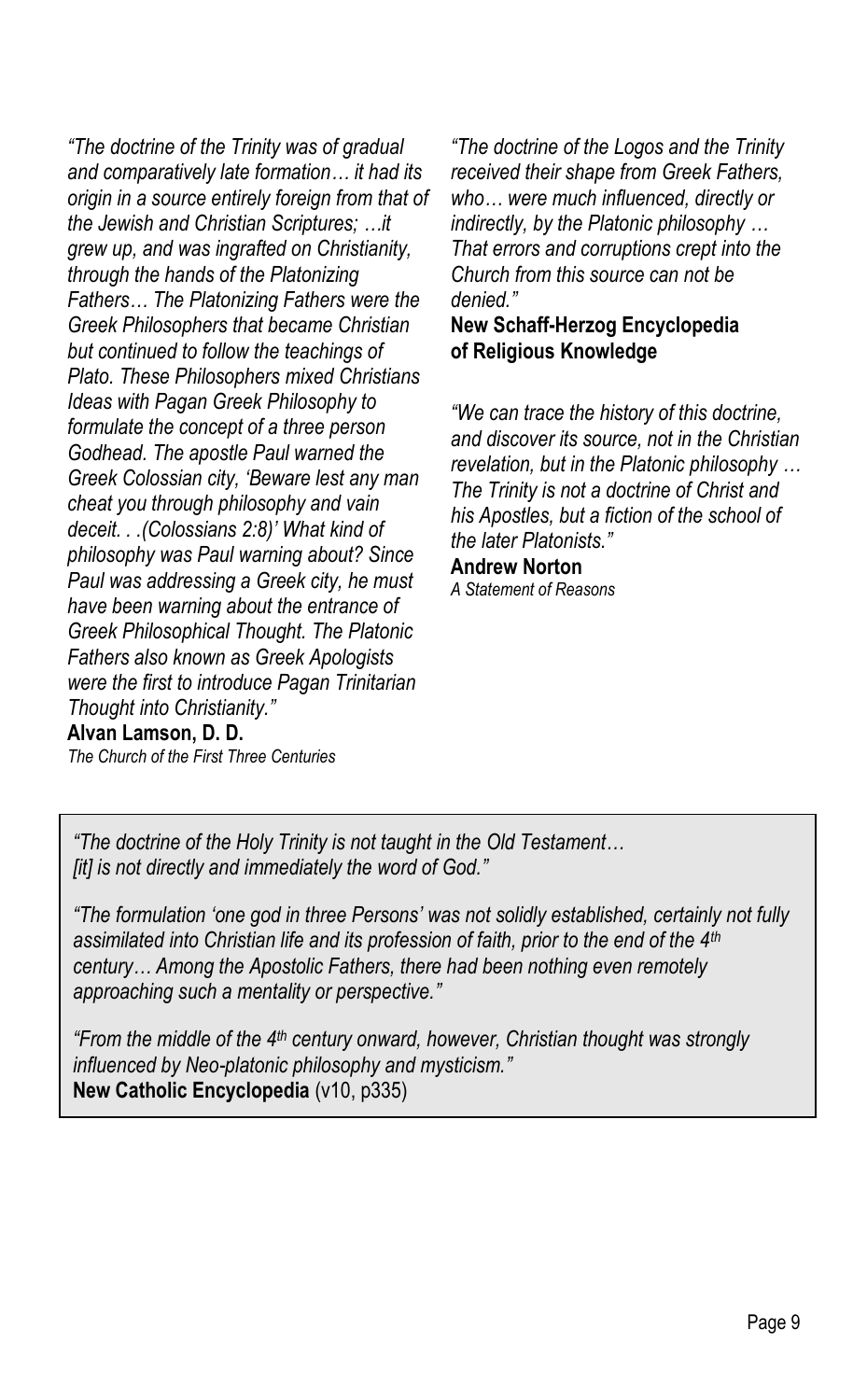| Quick Summary of the Remaining Major Councils and History in this Era                                                                                                                                                                                                                                                                                        |                                                                                                                                                                                                                                                                                                                      |  |
|--------------------------------------------------------------------------------------------------------------------------------------------------------------------------------------------------------------------------------------------------------------------------------------------------------------------------------------------------------------|----------------------------------------------------------------------------------------------------------------------------------------------------------------------------------------------------------------------------------------------------------------------------------------------------------------------|--|
| 431 A.D. Council of Ephesus I<br>Affirmed that Christ had two natures, human<br>and divine. Officially adopted the recently<br>popular doctrine that Mary is "the Mother of<br>God" or the God-bearer (the theotokos).                                                                                                                                       | Matt 12:47;49-50 KJV<br>"Behold, thy mother and thy<br>brethren stand without, desiring to<br>speak with thee"                                                                                                                                                                                                       |  |
| First doctrinal time travel attempt: Ephasus I<br>declared the 381 A.D. creed is officially the<br>325 A.D. Nicean Creed. Nice trick!                                                                                                                                                                                                                        | 49 And he stretched forth his hand<br>toward his disciples"Behold my<br>mother and my brethren! 50[who]<br>shall do the will of my Father  the                                                                                                                                                                       |  |
| Interesting note: the council was hosted at the<br>Church of Mary in Ephesus, Asia Minor.                                                                                                                                                                                                                                                                    | same is my brother, and sister, and<br>mother.                                                                                                                                                                                                                                                                       |  |
| 451 A.D. Council of Chalcedon, in Asia Minor, affirms that Christ still had two natures.<br>Apparently the Council of Ephesus I wasn't enough. This is the last council that most<br>Anglicans and Protestants consider ecumenical and binding.                                                                                                              |                                                                                                                                                                                                                                                                                                                      |  |
| 517 A.D. Council of Epaone, France<br>This was a national council (not a recognized<br>eucumenical church council), but it was the first<br>official recognition that punishment from sin<br>could be reduced by prayer, alms, fasts or<br>payments of fixed sums of money.                                                                                  | 1st John 1:9 KJV<br>If we confess our sins, he is faithful<br>and just to forgive us our sins, and to<br>cleanse us from all unrighteousness.                                                                                                                                                                        |  |
| Fun Trivia: this council also banned altars made<br>of wood, attendance at Jewish banquets and<br>forbid the clergy to hunt.                                                                                                                                                                                                                                 |                                                                                                                                                                                                                                                                                                                      |  |
| 553 A.D. Council of Constantinople II again<br>confirms that Christ had two natures but was<br>only one person. Apparently the doctrine of<br>Nestorianism kept creeping up in the church. In<br>this version, it was taught that Jesus and Christ<br>were (loosely) two persons joined together. This<br>council officially rejected this teaching (again). | <b>John 8:58 KJV</b><br>Jesus said unto them, Verily, verily,<br>I say unto you, Before Abraham was,<br>I am.                                                                                                                                                                                                        |  |
| 680 A.D. Council of Constantinople III affirmed<br>Christ had two wills, human and divine.<br>It's almost strange that this stuff keeps popping<br>up. Maybe if they stopped chanting in Latin and<br>just read the Bible for themselves, this<br>nonsense would stop!                                                                                       | John 14:8-9 KJV<br>Philip saith unto him, Lord, show us<br>the Father, and it sufficeth us.<br><sup>9</sup> Jesus saith unto him, Have I been<br>so long time with you, and yet hast<br>thou not known me, Philip? he that<br>hath seen me hath seen the Father;<br>and how sayest thou then, Show us<br>the Father? |  |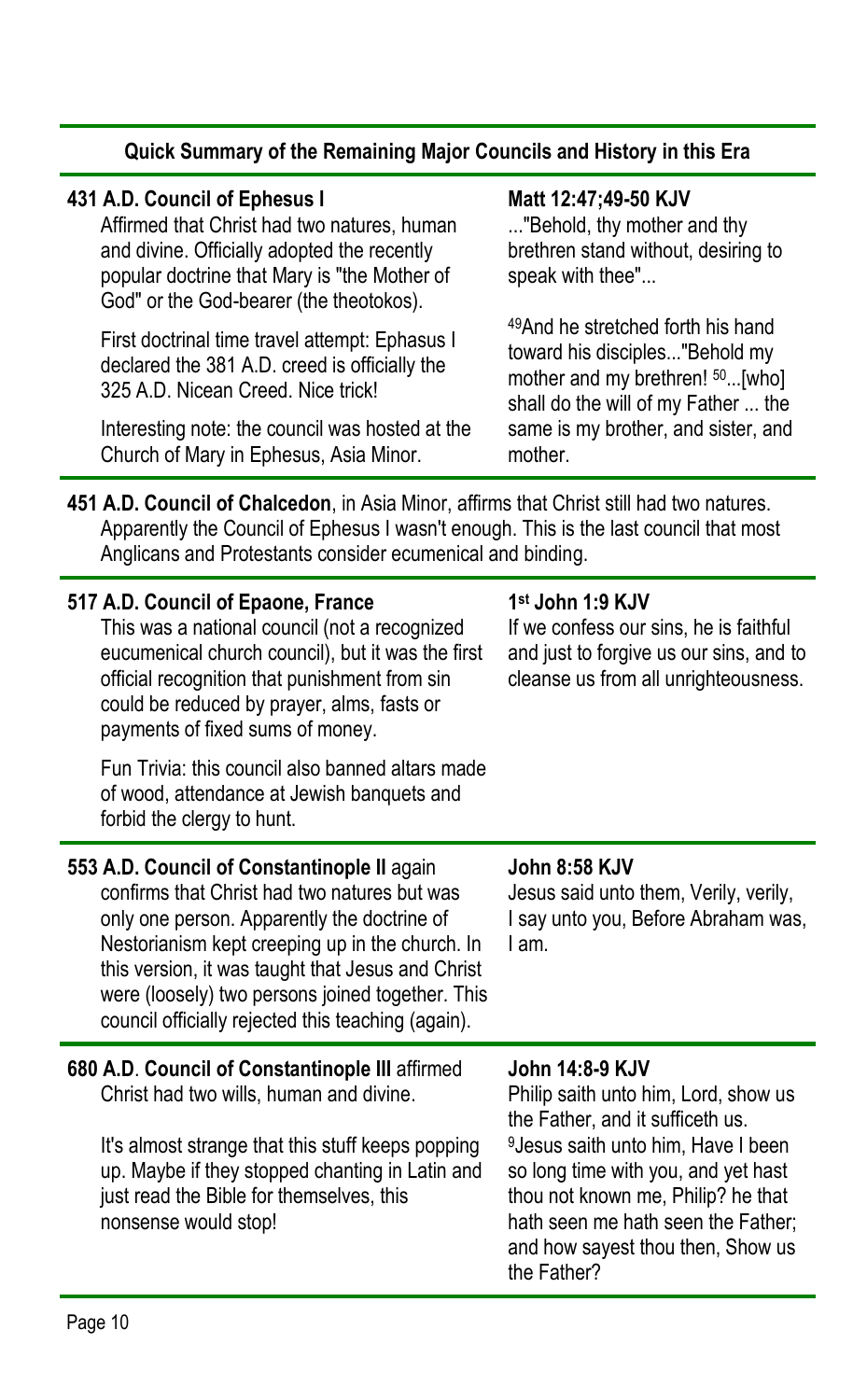## **787 A.D. Council of Nicea II**

Veneration of icons had grown in popularity and grown controversial among church leadership. The Council of Hieria (a palace outside of Constantinople) abolished the practice of worshipping icons in 754. New leadership in the Constantinople church in 784 felt differently, and they attempted to meet in 786 to reintroduce Veneration of Icons officially. Facing armed opposition, they created a false campaign to move armed elements of the church away from the capital then declared and held a very quick council from **Sept 24 to Oct 13 of 787 A.D. where the Veneration of Holy Images was officially declared as endorsed and encouraged.**

## **From the Creed of Nicea II:**

"As the sacred and life-giving cross is everywhere set up as a symbol, so also should the images of Jesus Christ, the Virgin Mary, the holy angels, as well as those of the saints and other pious and holy men be embodied in the manufacture of sacred vessels, tapestries, vestments, etc., and exhibited on the walls of churches, in the homes, and in all conspicuous places, by the roadside and everywhere, to be revered by all who might see them. For the more they are contemplated, the more they move to fervent memory of their prototypes. Therefore, it is proper to accord to them a fervent and reverent adoration, not, however, the veritable worship which, according to our faith, belongs to the Divine Being alone."

## **Leviticus 26:1 KJV**

Ye shall make you no idols nor graven image, neither rear you up a standing image, neither shall ye set up any image of stone in your land, to bow down unto it: for I am the Lord your God.

## **2 nd Kings 17:15 NIV**

They rejected his decrees and the covenant he had made with their ancestors and the statutes he had warned them to keep. They followed worthless idols and themselves became worthless. They imitated the nations around them although the Lord had ordered them, "Do not do as they do."

## **1 st Corinthians 12:1-2 KJV**

Now concerning spiritual gifts, brethren, I would not have you ignorant. 2 Ye know that ye were Gentiles, carried away unto these dumb idols, even as ye were led.

## **1 st John 5:21 KJV**

Little children, keep yourselves from idols. Amen.

#### **1 st Corinthians 10:14**

Wherefore, my dearly beloved, flee from idolatry.